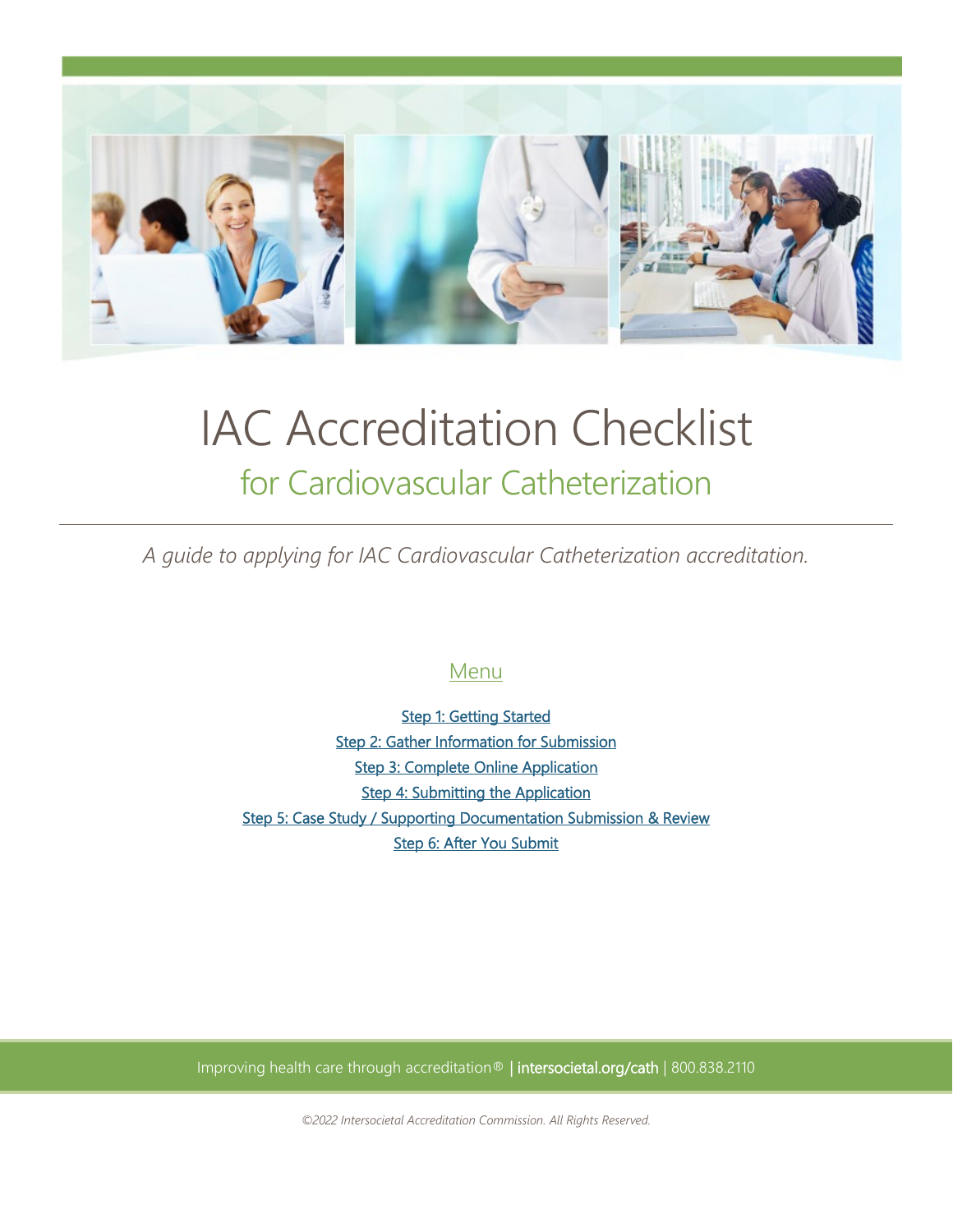# Step 1: Getting Started

<span id="page-1-0"></span>

 $\Box$ 

 $\Box$ 

П

 $\Box$ 

Review the IAC Standards and Guidelines for Cardiovascular Catheterization Accreditation

The *Standards* are the basis for the IAC Cardiovascular Catheterization accreditation program and can be downloaded at [www.intersocietal.org/programs/cardiovascular-catheterization/standards.](http://www.intersocietal.org/programs/cardiovascular-catheterization/standards) These *Standards* define the complete, minimum requirements for which an accredited facility is held accountable.

### Perform a Thorough Facility Self-Assessment

Prior to beginning the accreditation application, applicant facilities should review current policies, protocols and final reports to ensure compliance with the *IAC Standards*.

#### Create or Access Existing IAC Online Accreditation Account

<span id="page-1-1"></span>To access the IAC Online Accreditation application, login to your existing account [\(iaconlineaccreditation.org\)](https://iaconlineaccreditation.org/) or create a new IAC Online Accreditation account (if you're a first-time applicant). To learn more about accessing or creating an Online Accreditation account, please visit [iaconlineaccreditation.org/webdriver/AcctAssistance.aspx.](https://iaconlineaccreditation.org/webdriver/AcctAssistance.aspx)

# Step 2: Gather Information for Submission

Equipment Information (manufacturer, model and year)

#### Training/Experience Qualification Pathways for Staff

Facility Procedure Log – The facility must submit a procedure log consisting of 30 consecutive cases/procedures for each testing section listed in the online application. The data for this log can come from appointment scheduling reports or compiled into the sample Facility Procedure Log [\(Excel version](https://intersocietal.org/document/facility-procedure-log-excel-version-cardiovascular-cath/) | [Word version\)](https://intersocietal.org/document/facility-procedure-log-word-version-cardiovascular-cath/)»

The information in the log MUST include the following: patient id, patient date of birth, indication for the procedure, procedure type, date of procedure, operator, department or specialty of operator and procedure complications. Pre- and post-procedure patient assessment, outcomes of the procedure are optional.

If applying in 'Valve Interventions', please add the most recent 5 consecutive cases for each of the valves treated in your facility [e.g., TAVR, TMVR, TTVR, TPVR].

Staff Information – Enter only staff members who perform the following cardiovascular catheterization procedures in the online application: adult diagnostic catheterization; percutaneous coronary intervention (PCI); valve interventions, structural heart interventions, complex adult congenital heart disease (ACHD); and/or pediatric cardiovascular catheterization.

*Comment: Documentation of all staff training and experience must be kept on file and available for review upon request, audit or site visit.*

Protocols (All procedures that are performed outlining what is done pre, during and post-procedure):

- Adult Diagnostic Catheterization
- Percutaneous Coronary Intervention (PCI)
- Valve Interventions
- Structural Heart Interventions
- Complex Adult Congenital Heart Disease (ACHD)
- Pediatric Cardiovascular Catheterization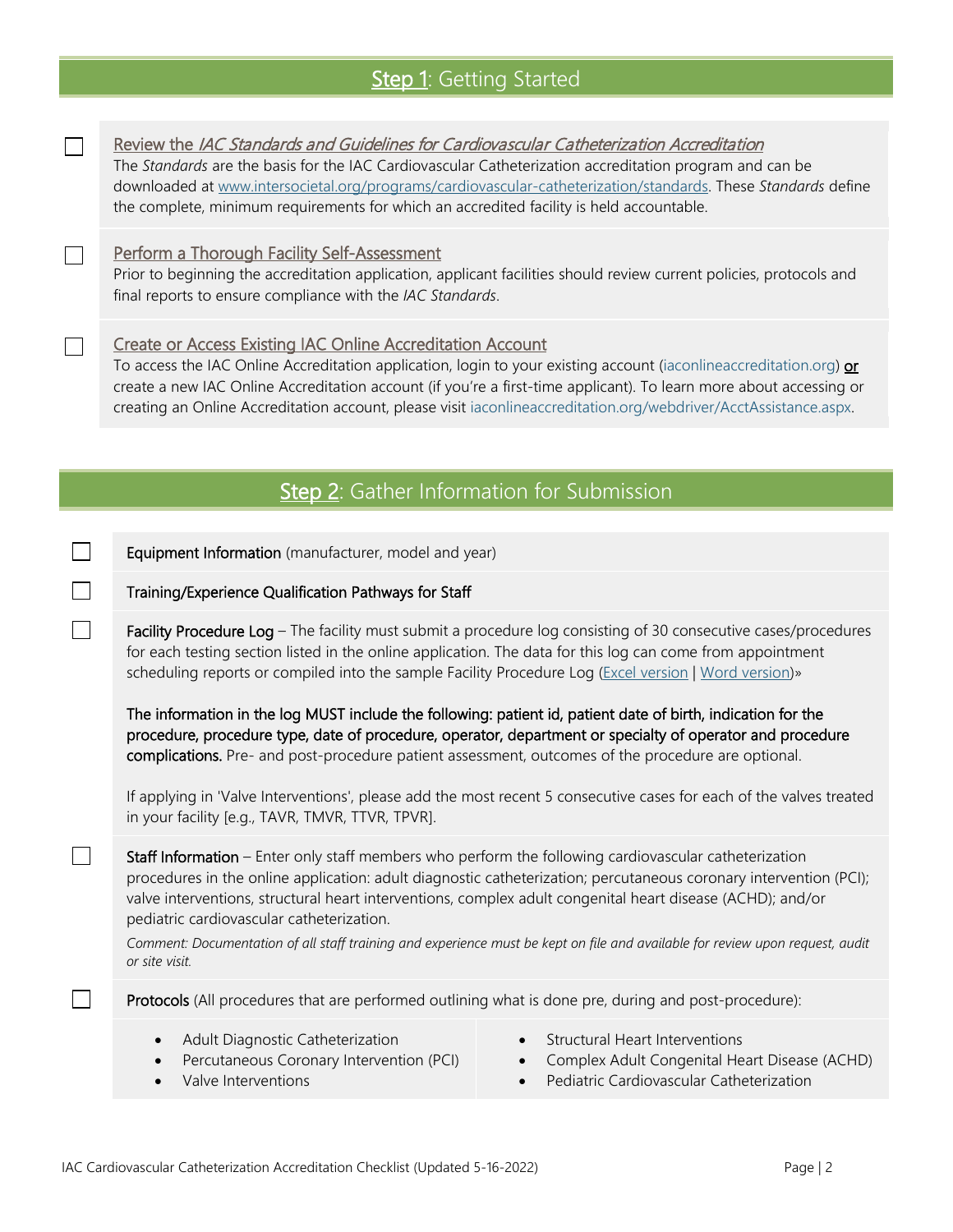Continuing Medical Education (CME) Information (must be kept on file and available for submission to the IAC upon request):

- Medical Director / Staff Must obtain at least 15 hours of Category I CME credits, relevant to acquired and/or congenital heart disease that includes, but is not limited to, content that is directly related to the performance of cardiovascular catheterization procedures and/or acquired and/or congenital heart disease and/or coronary artery disease every three years
- Nurse Manager and Staff / Technical Manager and Staff Must obtain at least 15 hours of accredited CE relevant to acquired and/or congenital heart disease that includes, but is not limited to, content that is directly related to the performance of cardiovascular catheterization procedures, acquired and/or congenital heart disease, coronary artery disease, cardiovascular assessment and/or patient management every three years
- Advanced Practice Provider Must obtain a minimum of 15 credit hours or dedicated CE for advanced practice providers relevant to acquired and/or congenital heart disease that includes, but is not limited to, content that is directly related to the performance of cardiovascular catheterization procedures, acquired and/or congenital heart disease, coronary artery disease, cardiovascular assessment and/or patient management every three years
- Medical Physicist Must obtain at least 15 credits hours of CE approved by the Commission on Accreditation of Medical Physics Education Program (CAMPEP) in diagnostic imaging including fluoroscopy, every three years.



## Helpful Resource – Continuing Education (CE/CME) Finder

Looking for CE/CME? Visit the [CE/CME course calendar](https://intersocietal.org/courses/) on the IAC website to search through a robust calendar of in-person, virtual and on-demand courses.

## Policies and Protocols

| Primary Source Verification Policy: A policy for verifying all medical and technical staff member credentials |
|---------------------------------------------------------------------------------------------------------------|
| through the applicable issuing agencies.                                                                      |

- Patient Complaint Policy: A policy that outlines the process for patients to issue a complaint/grievance about the  $\Box$ care/services they received at your facility.
- Patient Confidentiality Policy: A policy that all facility personnel must ascribe to professional principles of patient  $\Box$ confidentiality as legally required by federal, HIPAA, state, local or institutional policy or regulation.
- $\Box$ Quality Improvement (QI) Policy: A written policy regarding QI that reflects the current *Standard* requirements.
	- QI Meeting Minutes: Prepare minutes from a minimum of two QI meetings per year.



Helpful Resource – Sample Document Repository

Sample versions of policies and protocols listed above can be found in th[e IAC Sample Document Repository](https://intersocietal.org/helpful-resources/sample-documents-repository/) >> Select Cardiovascular Cath under modality or use the search bar.

Please Note: Other documentation (policies, protocols, licenses, etc.) detailed in the *Standards* should be kept on file and available for review at the time of the site visit. For details, download [Site Visit Checklist.](https://intersocietal.org/document/site-visit-checklist-cardiovascular-catheterization/)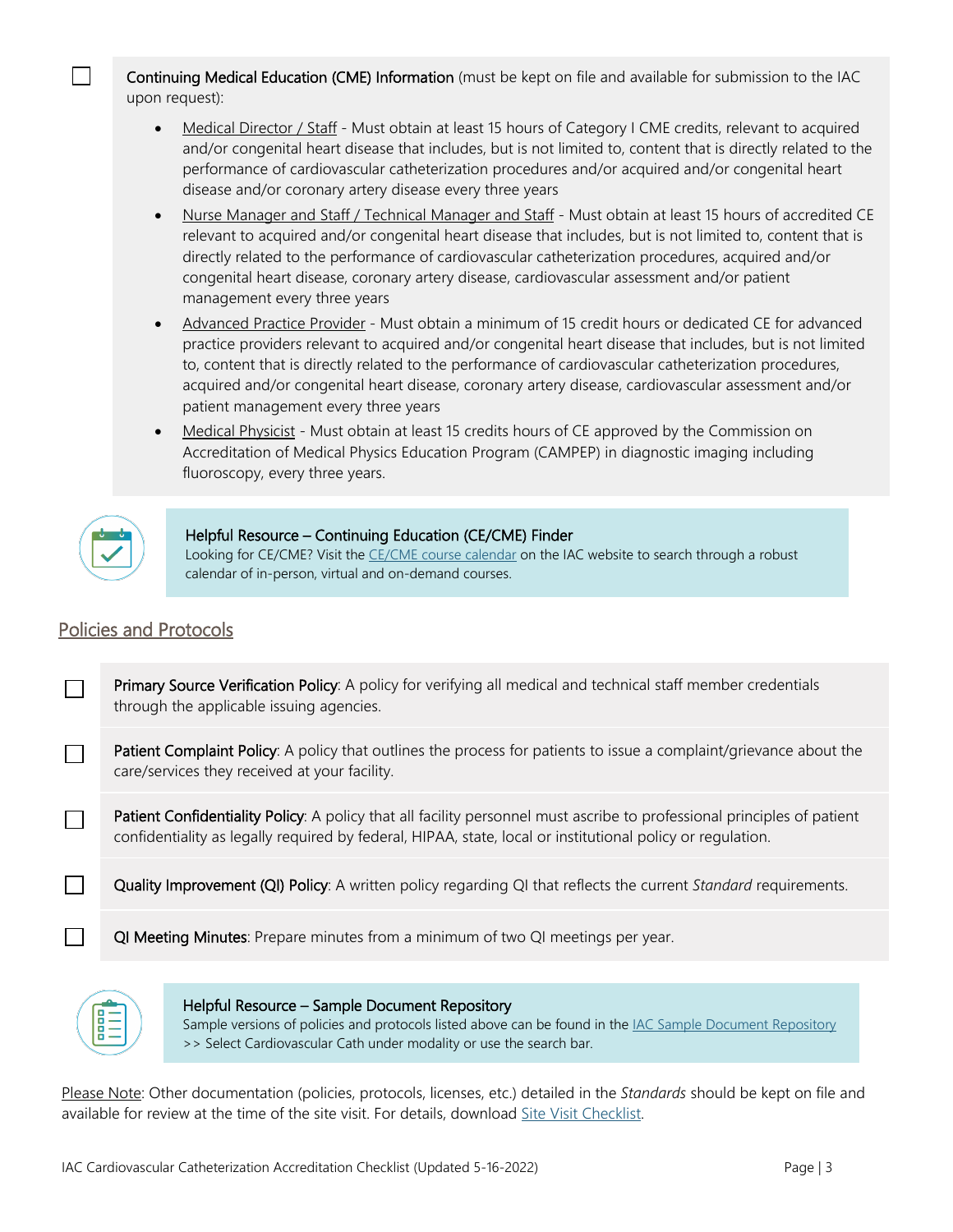# Step 3: Complete Online Application

IAC Online Accreditation has two major aspects: an account profile and an application questionnaire. After completing required fields and sections of the account profile (Manage Staff, Manage Sites and Manage Equipment), proceed to the questionnaire by clicking the *Applications* tab.

It is within the questionnaire that applicant facilities will provide detailed information about the facility and upload the supporting documentation (detailed above in Step 2). For facilities applying for reaccreditation, the IAC QuickFill Reaccreditation feature retains and copies previous application data into your reaccreditation application.

# Step 4: Submitting the Application

Once you have completed the appropriate sections of the Account Profile, the accreditation questionnaire and required uploads, you will submit your facility's application using the submit button indicated. After submission, the application is locked and becomes your final application submission. A read-only copy of the submitted application questionnaire is accessible by using the Applications link (click on Online Application Tools icon) in your Online Accreditation account.

First-Time Applicants: The Medical Director(s) identified in the application will be notified within 10 days that the application and log were received, and which procedures have been selected for submission. Case study information must be entered into the online application questionnaire.

Reaccreditation Applicants: Case study information must be entered into the online application questionnaire.

Facilities will have 5 days to upload the selected case study documentation, IAC Accreditation Agreement\* (if modified) and fee\*\* (if paid by check).

*\*It is important to have the appropriate personnel at your facility review the IAC Agreement and decide if changes are needed prior to application submission.* 

<span id="page-3-2"></span>*\*\*The application fee paid during final submission covers the three-year accreditation cycle. View the complete fee structure at [www.intersocietal.org/programs/cardiovascular-catheterization/program-fees.](http://www.intersocietal.org/programs/cardiovascular-catheterization/program-fees)*

## Step 5: Case Study / Supporting Documentation Submission & Review

## Required Supporting Documentation

<span id="page-3-0"></span> $\Box$ 

<span id="page-3-1"></span> $\Box$ 

 $\Box$ 

 $\Box$ 

 $\mathcal{L}^{\mathcal{L}}$ 

Once the application is submitted via the Online Accreditation account, four cases from the submitted procedure log will be randomly selected by the IAC for review if the facility is applying in either Adult Diagnostic Catheterization or Pediatric Cardiovascular Catheterization only (if applying in both areas, four Pediatric Cardiovascular Catherization cases and four Adult Diagnostic Catheterization cases will be required.)

If the facility is applying in both Adult Diagnostic Catheterization and PCI, two Adult Diagnostic Catheterization case studies and four PCI case studies will be required. If applying for any additional testing areas (Valve Interventions, Structural Heart Interventions, Complex Adult Congenital Heart Disease (ACHD), the IAC will randomly select two cases from each additional testing area from the submitted procedure log.

The Medical Director, nurse manager and technical manager identified in the application will be notified that the application was received, and which procedures have been selected for submission.